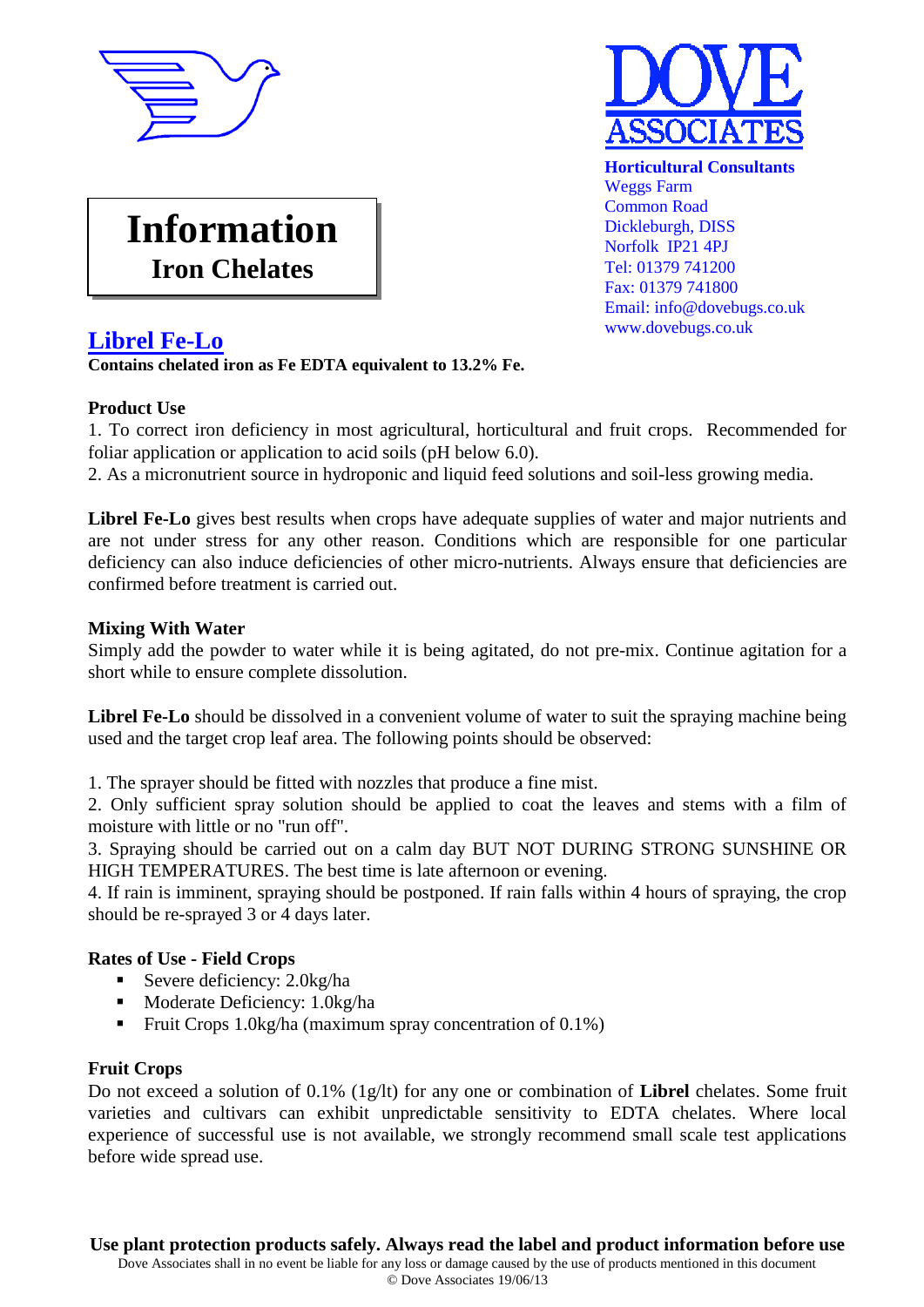## **Fruit Trees, Bushes and Canes**

Soil pH under 6.5

| <b>Plant Size</b>        | Rate per tree or bush    |                      |
|--------------------------|--------------------------|----------------------|
|                          | <b>Slight Deficiency</b> | Severe Deficiency    |
| <b>Fruit Bushes</b>      | $10g(^2/50z)$            | $20g(^4/50z)$        |
| <b>Small Fruit Trees</b> | $20g(^4/50z)$            | $40g (1^{1}/_{2}oz)$ |
| Large Fruit Trees        | $100g (3\frac{1}{2}oz)$  | 200g(7oz)            |

Apply in solution, in a minimum of 10 litres of water per tree (2 gallons) to the area beneath the branch spread.

| Crop                                  | <b>Slight Deficiency</b>      | Severe Deficiency |
|---------------------------------------|-------------------------------|-------------------|
| Blackberry,                           | loganberry,   4kg per hectare | 8kg per hectare   |
| strawberry and closely (4lb per acre) |                               | (9lb per acre)    |
| planted bush fruit                    |                               |                   |

Apply as a spray to the soil between the rows and cultivate immediately after spraying.

#### **Timing**

The best time for soil applications is towards the end of the dormant season, but early enough to allow winter rains to wash it down to the roots.

#### **Soil Irrigation/Liquid Feeding**

Where the pH is below 6.5 it may be convenient to supply it through soil irrigation or feeding systems. If deficiency symptoms are apparent the aim should be to supply 6 mg/I (6 ppm) Fe until symptoms abate. The rate should then be reduced to 3 mg/I (3 ppm) Fe to control further deficiency.

The amount of EDTA to be added to the stock solutions to give the required final concentration is dependent on the dilution rate used.

| Final Conc.         | Amount in stock solution |                                     |
|---------------------|--------------------------|-------------------------------------|
| $6 \text{ mg/L}$ Fe | Dilution 1:100           | $43g$ per 10 L (1oz/gal)            |
|                     | Dilution 1:200           | $86g$ per 10 L (2oz/gal)            |
| $3 \text{ mg/L}$ Fe | Dilution 1:100           | 22g per 10 L $\binom{1}{2}$ oz/gal) |
|                     | Dilution 1:200           | $43g$ per 10 L (1oz/gal)            |

## **Mixing**

These products are readily soluble in water. Add the weighed amount of the powder to the bulk of the water and stir or agitate until dissolved.

## **Water Volume**

The amount of Librel Fe-Lo to be applied should be mixed with a volume of water appropriate to the crop leaf area of the type of spraying machine being used.

- Arable crops: 200-600 litres per hectare.
- Fruit crops: 500-1000 litres per hectare.

NB: Do not exceed a solution concentration of 0.1% (100 grams per 100 litres of water).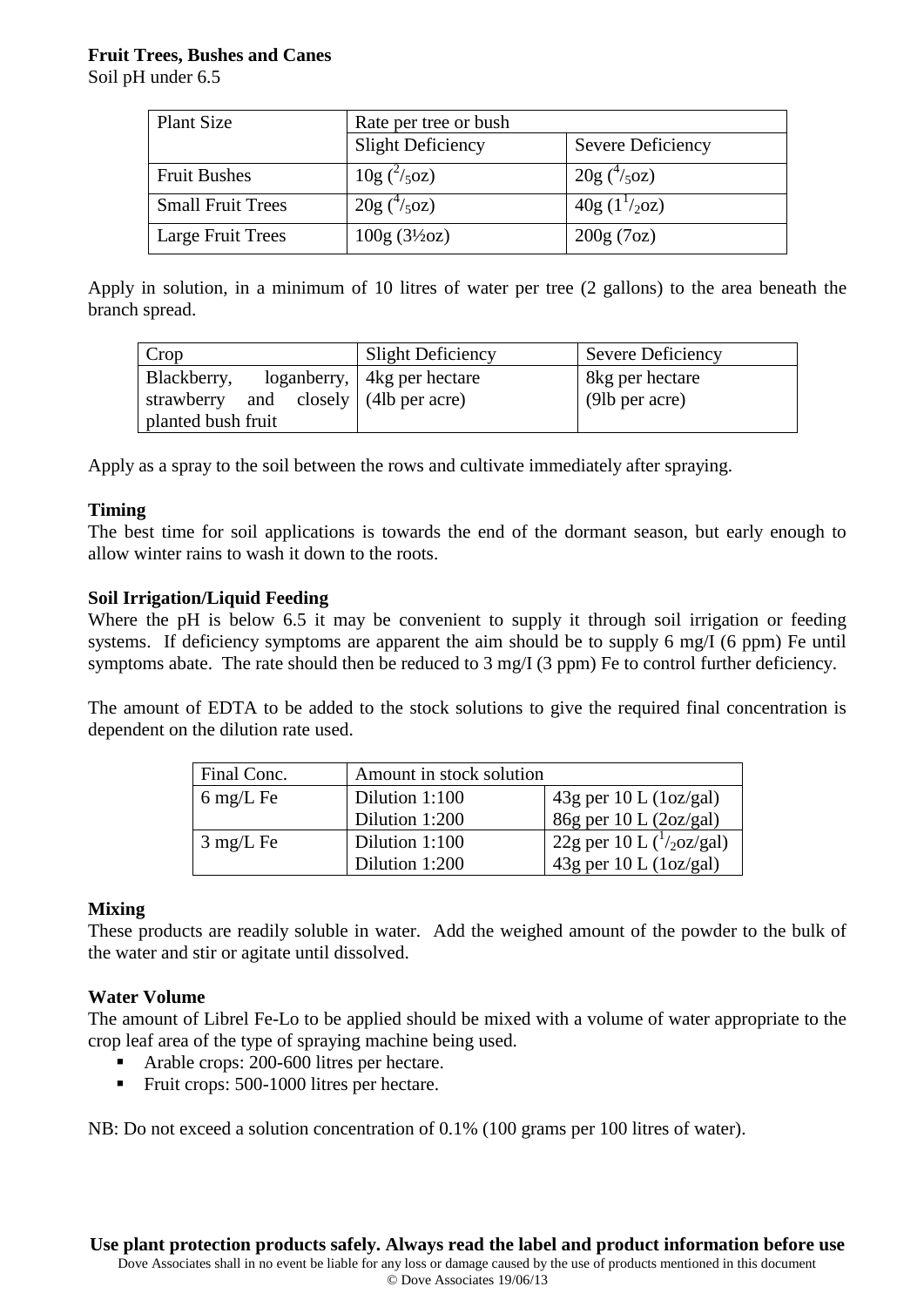#### **Wetting Agent**

Unless **Librel Fe-Lo** is to be applied with a pesticide containing sufficient wetter, a non-ionic wetting agent should be added at the recommended dose rate.

#### **Small Scale Use**

Knapsack sprayers: prepare a 0.05-0.1% (0.5-1.0 gram per litre) solution and apply so as to coat the leaves and stems with a thin film of moisture with little or no run-off.

**Soil Application:** The appropriate amount of **Librel Fe-Lo** should be dissolved in a convenient volume of water to suit the application equipment and to ensure even ground coverage.

**General Crops:** Apply as a coarse low pressure spray immediately before the last cultivation prior to sowing or planting. Where crops are established, apply between the rows.

**Perennial Crops:** Apply as a course low pressure spray in a wide circular band under the limit of the full branch spread. For best results, nutrients should be in the root zone before seasonal growth begins and this can be achieved by appropriate application timing.

**Rates of Use:** Apply 1.5-6.0 kg/ha depending on the degree of deficiency crop size etc.

**Storage:** This product will store indefinitely under normal conditions. For user convenience it is recommended that the product is stored in a dry place. Re-seal partly used packs tightly.Store away from children, pets, livestock and foodstuffs.

**Compatiblity: Librel Fe-Lo** is compatible with all other **Librel** chelates and many crop care chemicals. They are also fully compatible with solutions containing soluble phosphates such as liquid feeds and foliar fertilisers.

Where applications are made by knapsack or hand held sprayers care should be taken to avoid application rates in excess of those recommended.

Fan assisted sprayers are not suitable for the application of Chelates as the low water volumes used preclude the use of correct spray concentrations.

## PRECAUTIONS

WASH HANDS before meals and after work.

STORE IN ORIGINAL CONTAINER, tightly closed in a safe place.

STORE AWAY FROM CHILDREN, PETS, LIVESTOCK AND FOODSTUFFS.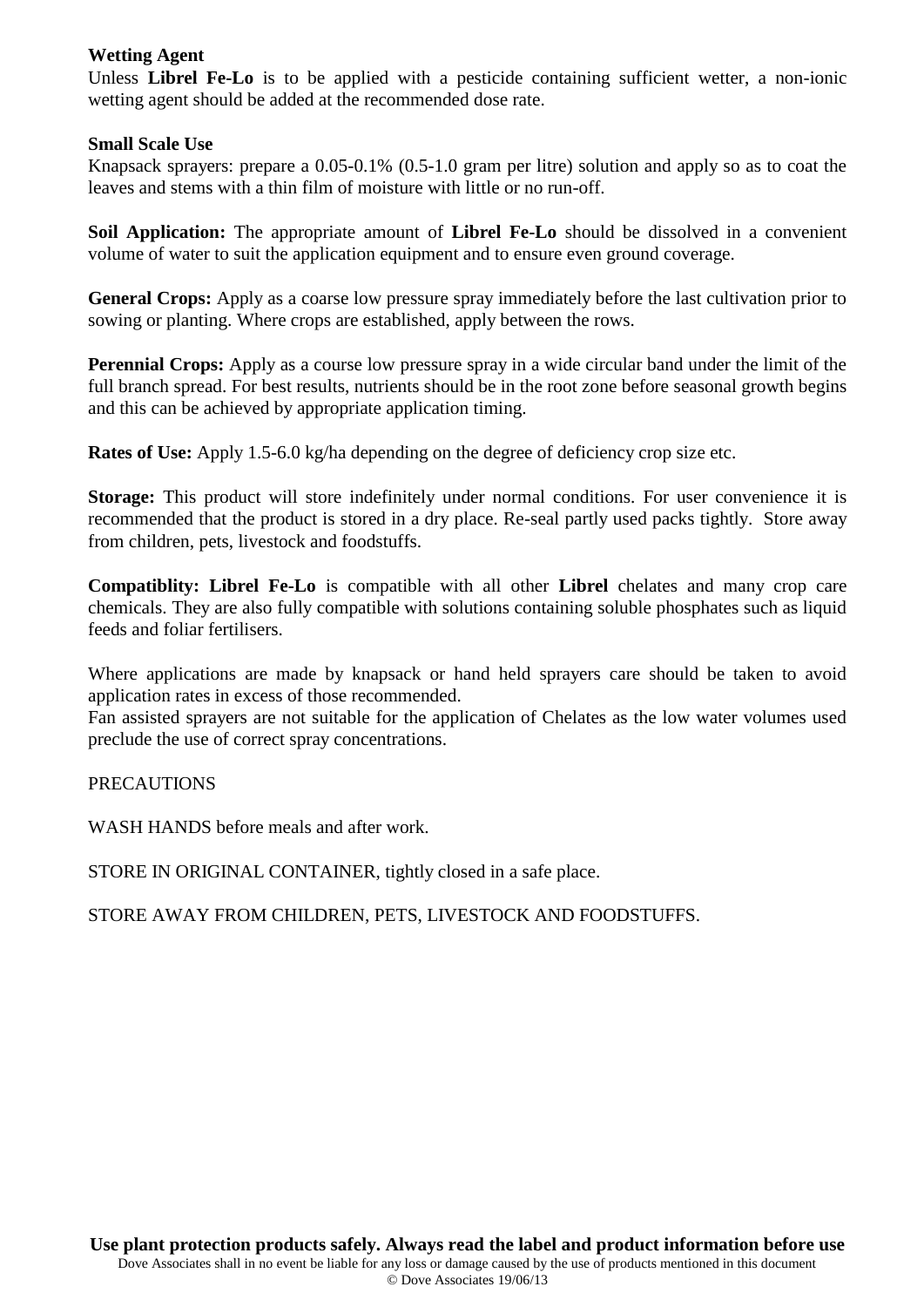# **Librel Fe-HI**

- An iron EDDHA product (7% w/w)
- For the treatment of iron deficiency in crops and ornamentals growing in moderately alkaline and calcareous soils. (For soil treatment of acid soils where pH is under 6.5, use EDTA).

#### Mixing with water

The powder should be added slowly to the main bulk of the water while it is being agitated. Continue agitation for a short while to ensure complete dissolution.

#### **Compatibility**

Librel Fe-HI is compatible with all Librel chelates and solutions containing soluble phosphates.

#### **Soil applications**

Apply as a coarse low pressure spray. If the soil is densely compacted, the surface should be broken up before application.

Always incorporate applications into the top few centimetres of soil as soon as possible after applying. This can be done by harrowing or hoeing in, or by irrigation.

For deep-rotting trees and shrubs, Librel Fe-HI solution may be applied to the root feeding zone using a pressure

Librel Fe-HI may also be applied through irrigation systems by periodically adding the equivalent of 1.0kg/ha in 10,000 lts of water. Frequency of addition will depend on the degree of deficiency.

#### **Rates of use**

| Crop          | <b>Rates of use</b>           |
|---------------|-------------------------------|
| Field crops   | Apply 1.0-5.0kg/ha            |
| Trees         | $25-100$ g per tree           |
| <b>Shrubs</b> | $0.5 - 2.5$ kg per 100 bushes |
| Soft fruit    | $0.5-1.0$ kg per 100 plants   |

These rates indicate upper and lower limits. Actual amounts depend on crop size and/or degree of deficiency.

Apply, pre-planting or pre-drilling, to bare soil in a convenient volume of water and cultivate in immediately after spraying.

#### **Soil Application – Fruit Trees, Bushes and Canes**

| <b>Plant size</b>        | Rate per tree or bush    |                            |
|--------------------------|--------------------------|----------------------------|
|                          | <b>Slight Deficiency</b> | <b>Severe Deficiency</b>   |
| <b>Fruit Bushes</b>      | $5g(^{1}/_{5}oz)$        | 25g(1oz)                   |
| <b>Small fruit trees</b> | 25g(1oz)                 | 100g (3 <sup>1</sup> /20z) |
| Large fruit trees        | 50g(2oz)                 | 200g(7oz)                  |

Apply in solution, in a minimum of 10 litres of water per tree (2 gallons) to the area beneath the branch spread.

| <b>Crop</b> | <b>Slight Deficiency</b>    | <b>Severe Deficiency</b> |
|-------------|-----------------------------|--------------------------|
| Blackberry, | strawberry, 5kg per hectare | 10kg per hectare         |

**Use plant protection products safely. Always read the label and product information before use** Dove Associates shall in no event be liable for any loss or damage caused by the use of products mentioned in this document © Dove Associates 19/06/13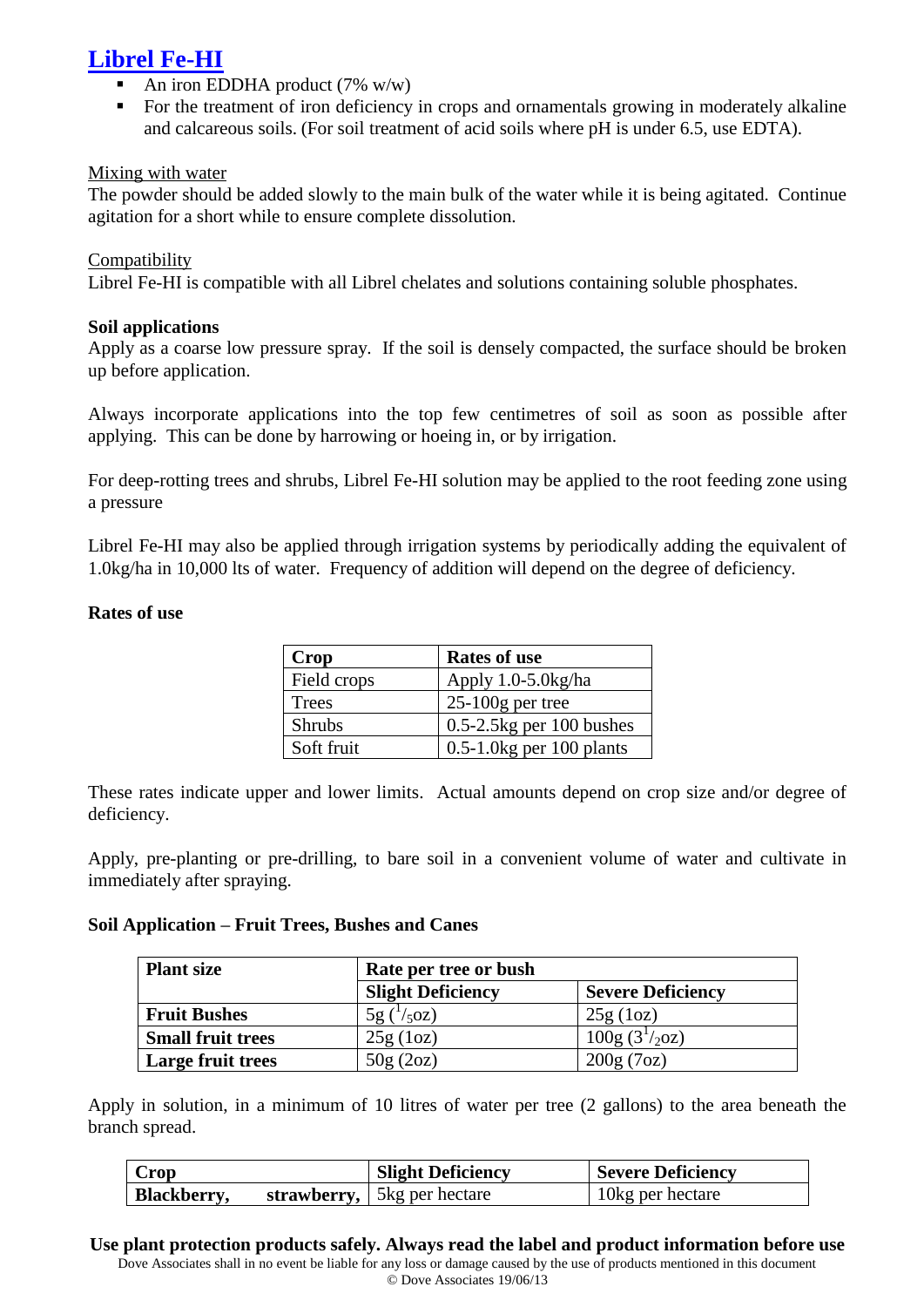| loganberry         | & | closely $(5lb \text{ per acre})$ | (10lb per acre) |
|--------------------|---|----------------------------------|-----------------|
| planted bush fruit |   |                                  |                 |

Apply as a spray to the soil between rows, and cultivate in immediately after spraying.

#### **Timing**

The best time for soil application is towards the end of the dormant season, but early enough to allow winter rains to wash it down to the roots.

#### **Soil Application – Ornamentals, Roses and Calcifuge Plants**

|                                                 | Rate per bush, plant or pot        |                                  |
|-------------------------------------------------|------------------------------------|----------------------------------|
|                                                 | <b>Slight Deficiency</b>           | <b>Severe Deficiency</b>         |
| Alpines, heathers and $\int 2.5g\frac{1}{100z}$ |                                    | $5g(^1/50z)$                     |
| herbaceous flowers                              |                                    |                                  |
| <b>Shrubs and roses</b>                         | $\frac{5g}{10g}$ $\frac{1}{5}oz$ ) | $\frac{10g}{25g}(\frac{2}{5}oz)$ |
| camellias,<br>Azaleas,                          |                                    |                                  |
| magnolias<br>and                                |                                    |                                  |
| rhododendrons                                   |                                    |                                  |

Use the lower rate for newly planted stock.

Dissolve the required amount of EDDHA in a minimum of 5 litres (1 gallon) of water and water round the base of the plant. Water again or irrigate after treatment to wash the it down to the roots.

#### **Timing**

The best time for application is in the early part of the growing season, but application can be made at any time during the growing season.

#### **Soil Application – Container grown nursery stock**

Container grown nursery stock can be very susceptible to iron deficiency, which is often induced by factors such as poor watering, lack of control of pH and high manganese levels, particularly in bark based composts.

Successful control of deficiency on a wide range of subjects, including ericaceous species, has been achieved by applying an early spring spray at 8 grams of EDDHA per square metre of bed. It should be mixed with water and sprayed over the area. Following treatment, irrigate from overhead to ensure that the Iron 6 is washed off the foliage and into the growing medium.

Alternatively use in the compost at a rate of 60g per cubic metre before potting up.

## **Soil Irrigation/Liquid Feeding**

Where the soil pH is above 6.5 it may be convenient to supply EDDHA through soil irrigation or feeding systems. If deficiency symptoms are apparent the aim should be to supply 6mg/I (6 ppm) Fe until symptoms abate. The rate should then be reduced to 3mg/I (3 ppm) Fe to control further deficiency.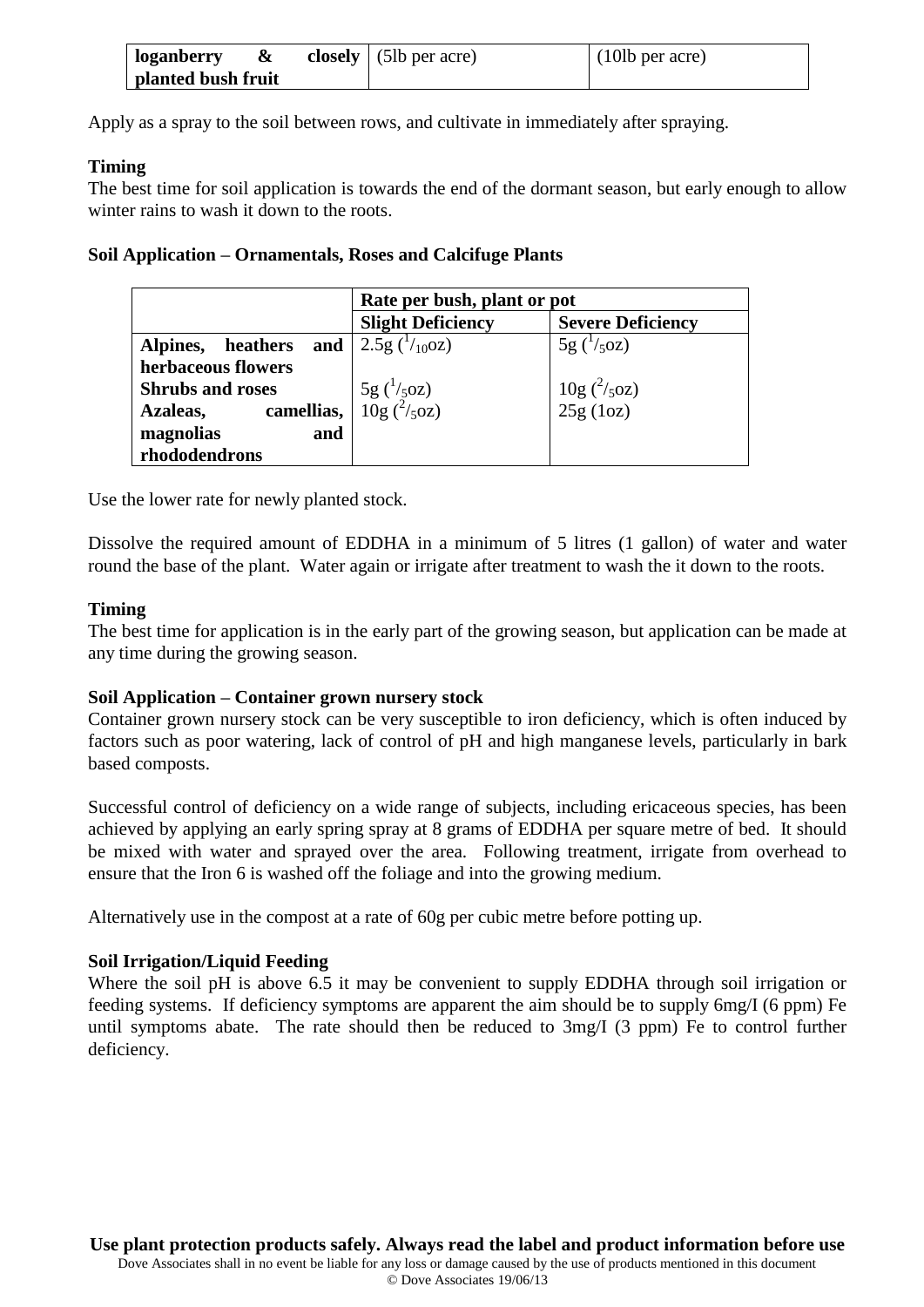The amount of EDDHA to be added to the stock solution to give the required final concentration is dependent on the dilution rate used.

| Final conc. | <b>Amount in stock solution</b> |                                       |
|-------------|---------------------------------|---------------------------------------|
| $6mg/I$ Fe  | Dilution 1:100                  | 100 <sub>g</sub><br>lt<br>- 10<br>per |
|             | Dilution 1:200                  | (2oz/gal)                             |
|             |                                 | $200g$ per<br>- 10<br>lt              |
| $3mg/I$ Fe  | Dilution 1:100                  | (4oz/gal)                             |
|             | Dilution 1:200                  |                                       |
|             |                                 | 50g<br>10 lt<br>per                   |
|             |                                 | (1oz/gal)                             |
|             |                                 | $100g$ per<br>10<br>- 1t              |
|             |                                 | (2oz/gal)                             |

## **Repeat Applications**

On perennial crops, especially fruit trees, it may take more than one year of soil application at the higher rate to remedy serious longstanding deficiencies. After several years of treatment with iron chelate, chlorosis may start to develop in the older leaves as a consequence of induced manganese in a combined programme.

## **Nutrient Film Technique (NFT)**

Iron is an essential ingredient of the nutrient solution. EDDHA may be used but the most economical treatment is Fe EDTA.

## **Mixing**

EDDHA is soluble in water. Add the weighted amount of the powder SLOWLY to the bulk of the water and stir or agitate until dissolved.

## **APPLICATION DETAILS**

Foliar sprays of iron chelate alleviate the symptoms of deficiency in the year of application. Foliar sprays combined with soil treatments will speed the recovery of severely affected trees. For foliar application the most suitable chelate is Fe EDTA.

Foliar sprays of trace elements are most effective in the early morning or late evening. Do not apply in bright sunshine or when the temperature is over 20°C.

DO NOT MIX EDDHA with pesticide sprays as scorch may occur.

DO NOT ADD extra wetting agents.

Where applications are made by knapsack or hand held sprayers care should be taken to avoid application rates in excess of those recommended.

Fan assisted sprayers are not suitable for the application of Chelates as the low water volumes used precludes the use of correct spray concentrations.

# **PRECAUTIONS**

## **WASH HANDS before meals and after work.**

**STORE IN ORIGINAL CONTAINER, tightly closed in a safe place.**

## **STORE AWAY FROM CHILDREN, PETS, LIVESTOCK AND FOODSTUFFS.**